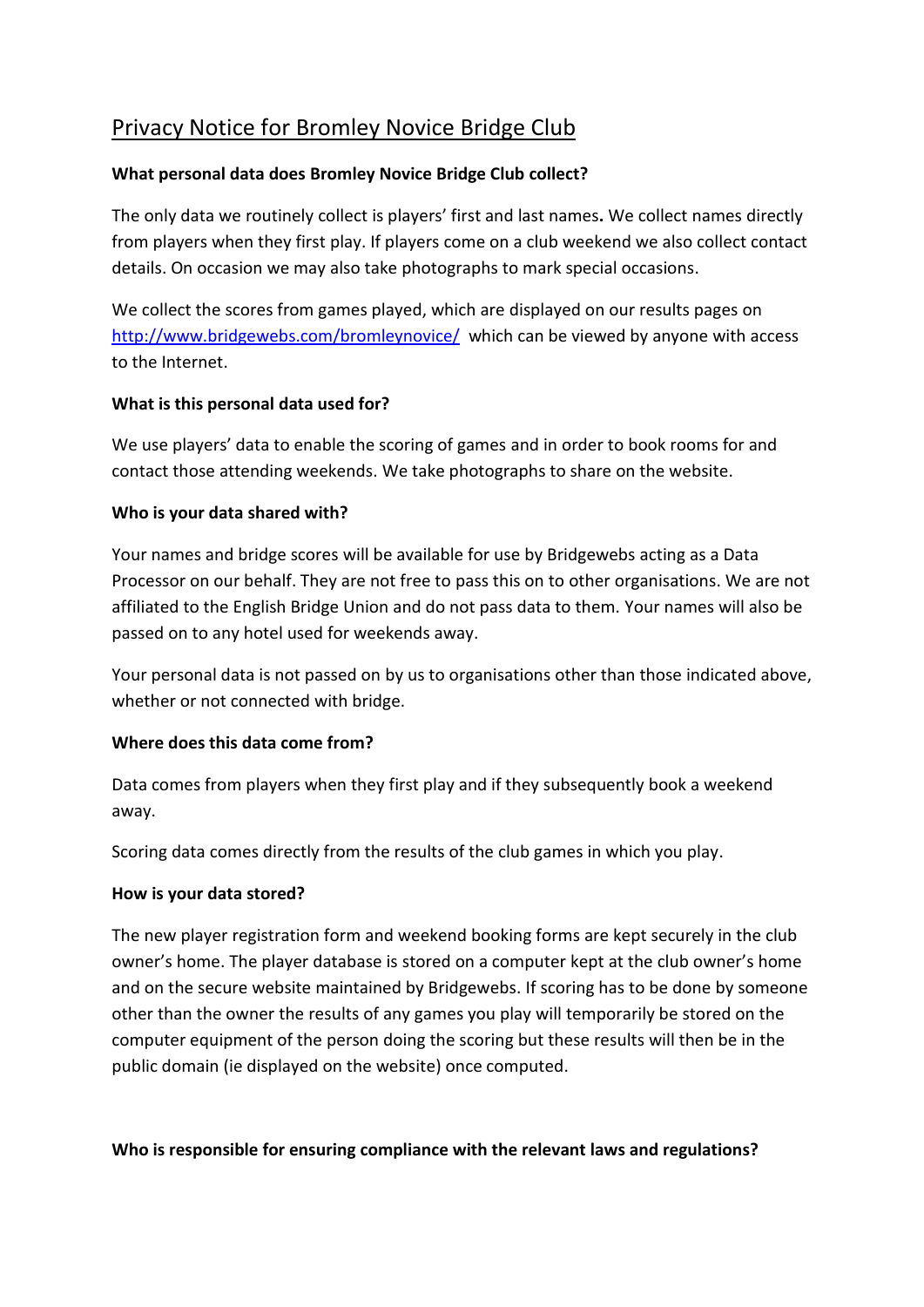Under the GDPR (General Data Protection Regulation) we do not have a [statutory](https://ico.org.uk/for-organisations/guide-to-the-general-data-protection-regulation-gdpr/accountability-and-governance/data-protection-officers/)  [requirement to have a Data Protection Officer](https://ico.org.uk/for-organisations/guide-to-the-general-data-protection-regulation-gdpr/accountability-and-governance/data-protection-officers/). The person who is responsible for ensuring Bromley Novice Bridge Club discharges its obligations under the GDPR is the owner.

#### **Who has access to your data?**

Anyone scoring games has access to players' data in order for them to carry out their legitimate tasks for the organisation. Members of the public can view results on the website.

### **What is the legal basis for collecting this data?**

Bromley Novice Bridge Club collects personal data that is necessary for the purposes of its *legitimate interests* as a duplicate bridge club and participant in an internationally recognised and regulated, competitive mind sport.

## **How can you check what data we have about you?**

If you want to see the basic data we hold about you, you should contact the webmaster.

You can contact us with a "[Subject Access Request](https://ico.org.uk/for-the-public/personal-information/)" if you want to ask us to provide you with any other information we hold about you. If you are interested in any particular aspects, specifying them will help us to provide you with what you need quickly and efficiently. We are required to provide this to you within one month.

There is not usually a fee for this, though we can charge a reasonable fee based on the administrative cost of providing the information if a request is manifestly unfounded or excessive, or for requests for further copies of the same information.

# **Does Bromley Novice Bridge Club collect any "special" data (eg about disabilities)?**

No.

# **How can you ask for data to be removed, limited or corrected?**

- If you wish you could become an "anonymous" player. This would involve you having a pseudonym from the first time you play as we cannot alter names in results of games that have already been played.
- If you believe a score to be inaccurate you may contact the scorer to check this and ask for a new result to be uploaded if your score was inaccurate
- You may ask for a photograph to be removed by contacting **the webmaster.**

# **How long we keep your data for, and why?**

Since underlying statistical data, like scores from bridge games, continues to be necessary in relation to the purpose for which it was originally collected and processed we cannot remove all past results containing your name.